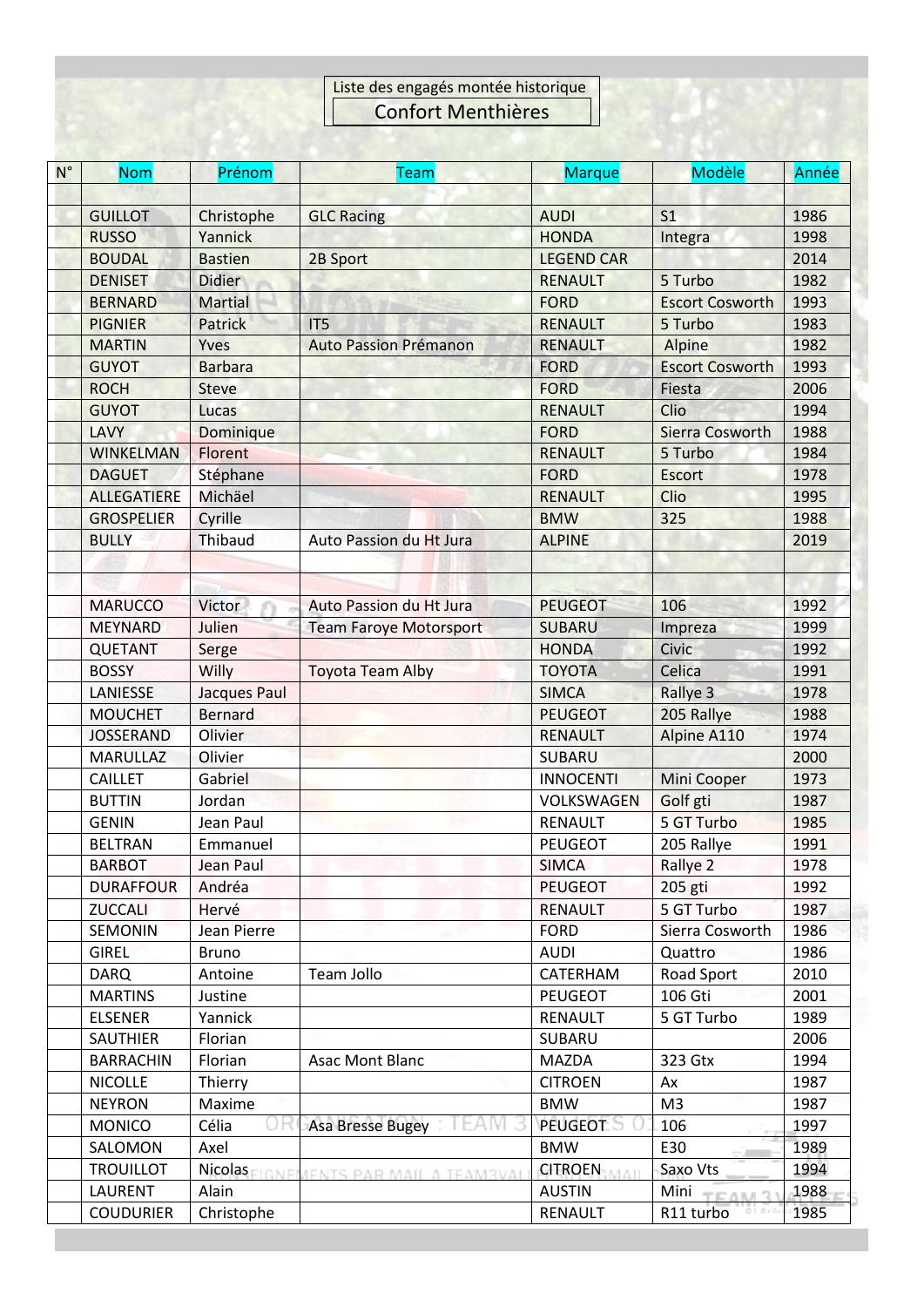| <b>LOGEARD</b>    | Philippe          | Team 3 vallées                          | <b>TALBOT</b>     | Samba           | 1981    |
|-------------------|-------------------|-----------------------------------------|-------------------|-----------------|---------|
|                   | Pierre            | <b>Team 3 Vallées</b>                   | <b>FORD</b>       | RS1600 Mk1      | 1972    |
| <b>PLANCQ</b>     | <b>Thomas</b>     |                                         | <b>TOYOTA</b>     | <b>ST 205</b>   | 1994    |
| <b>GIROD</b>      | Claude            |                                         | <b>RENAULT</b>    | 5 Turbo         | 1982    |
| <b>MICHOULIER</b> | Alain             |                                         | <b>PEUGEOT</b>    | 205T16          | 1985    |
| <b>GHERARDI</b>   | Ludovic           |                                         | <b>RENAULT</b>    | Alpine1800      | 1977    |
| <b>DURET</b>      | Jennifer          |                                         | <b>VOLKSWAGEN</b> | Golf gti        | 1982    |
| <b>VAUZELLE</b>   | Rudy              |                                         | <b>RENAULT</b>    | Clio Williams   | 1993    |
| <b>CIAVOLLA</b>   | Dimitry           |                                         | <b>RENAULT</b>    | 5               | 1989    |
| <b>PERREY</b>     | Yannis            |                                         | <b>PEUGEOT</b>    | 106S16          | 1998    |
| <b>PETIT</b>      | Sébastien         |                                         | <b>PEUGEOT</b>    | 207 RC          | 2007    |
| <b>PAGLIACCI</b>  | Jérémy            |                                         | <b>RENAULT</b>    | Clio            | 1991    |
| MALLINJOUD        | Julien            | <b>JSQUAD</b>                           | <b>NISSAN</b>     | SkylineR34 Gtr  | 2000    |
| <b>LACROIX</b>    | Hervé             |                                         | <b>RENAULT</b>    | 5 GT Turbo      | 1989    |
|                   |                   |                                         |                   |                 |         |
|                   |                   |                                         |                   |                 |         |
|                   |                   |                                         |                   |                 |         |
| M.                |                   |                                         |                   |                 |         |
|                   |                   |                                         |                   |                 |         |
|                   |                   | w                                       |                   |                 |         |
|                   |                   |                                         |                   |                 |         |
|                   |                   |                                         |                   |                 |         |
|                   |                   |                                         |                   |                 |         |
|                   |                   |                                         |                   |                 |         |
|                   |                   |                                         |                   |                 |         |
|                   |                   |                                         |                   |                 |         |
|                   |                   |                                         |                   |                 |         |
|                   |                   |                                         |                   |                 |         |
|                   |                   |                                         |                   |                 |         |
|                   |                   |                                         |                   |                 |         |
|                   |                   |                                         |                   |                 |         |
|                   |                   |                                         |                   |                 |         |
|                   |                   |                                         |                   |                 |         |
|                   |                   |                                         |                   |                 |         |
|                   |                   |                                         |                   |                 |         |
|                   |                   |                                         |                   |                 |         |
|                   |                   |                                         |                   |                 |         |
|                   |                   |                                         |                   |                 |         |
|                   |                   |                                         |                   |                 |         |
|                   |                   |                                         |                   |                 |         |
|                   |                   |                                         |                   |                 |         |
|                   |                   |                                         |                   |                 |         |
|                   |                   |                                         |                   |                 |         |
|                   |                   | <b>GANISATION : TEAM 3</b>              | VAI<br>EES 0      |                 |         |
|                   | OR(               |                                         |                   |                 |         |
|                   |                   |                                         |                   | me announced in | Τi<br>ш |
|                   | <b>RENSEIGNEI</b> | MENTS PAR MAIL A TEAM3VALLEES01 a GMAIL |                   | COM             |         |